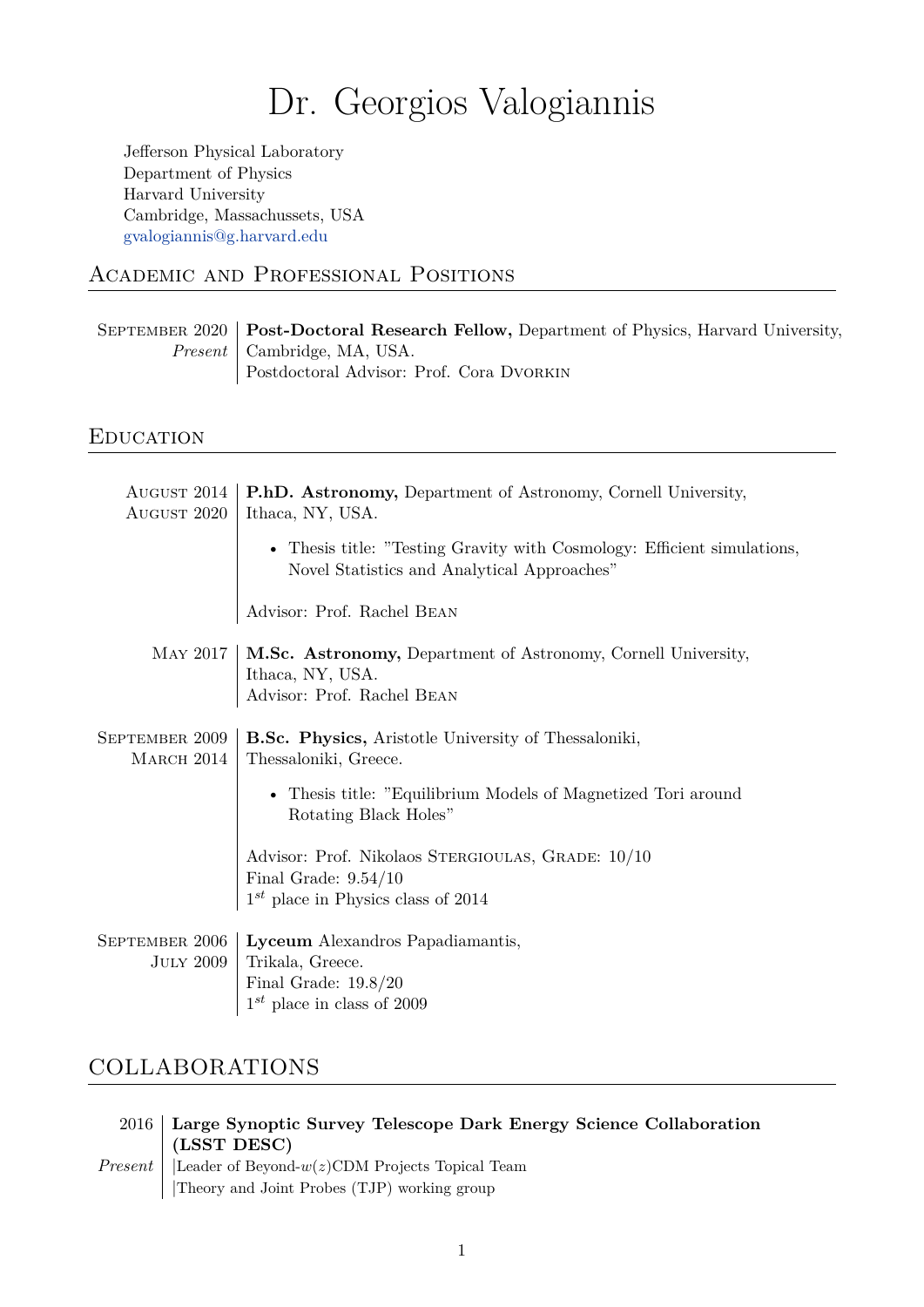#### 2016 **Dark Energy Scientific Instrument (DESI) Collaboration**

*Present* | Clustering, Clusters, and Cross-correlation  $(C^3)$  working group

- 2016 **Euclid Consortium (EC)**
- 2020 |Theory Working Group (TWG) |Cosmological Simulations (CosmoSim) working group

#### 2019 **Wide-Field Infrared Survey Telescope (WFIRST)**

2020 |High Latitude Survey (HLS)

### PUBLICATIONS

#### **Peer Reviewed Publications**

- **G. Valogiannis** & R. Bean, "*Efficient simulations of large scale structure in modified gravity cosmologies with COLA*", Phys. Rev. D 95, 103515 (2017), arXiv:1612.06469
- **G. Valogiannis** & R. Bean,"*Beyond δ: Tailoring marked statistics to reveal modified gravity*", Phys. Rev. D 97, 023535 (2018), arXiv:1708.05652
- **G. Valogiannis** & R. Bean,"*Convolution Lagrangian perturbation theory for biased tracers beyond general relativity*", Phys. Rev. D 99, 063526 (2019), arXiv:1901.03763.
- **G. Valogiannis**, R. Bean & A. Aviles,"*An accurate perturbative approach to redshift space clustering of biased tracers in modified gravity*", Journal of Cosmology and Astroparticle Physics, JCAP01(2020)055 (2020), arXiv:1909.05261.

#### **Papers Under Review**

- N. Ramachandra, **G. Valogiannis** et al. "*Matter Power Spectrum Emulator for f(R) Modified Gravity Cosmologies*", Submitted to Physical Review D, (2020), arXiv:2010.00596.
- A. Aviles, **G. Valogiannis** et al. "*Redshift space power spectrum beyond Einstein-de Sitter kernels*", Submitted to Journal of Cosmology and Astroparticle Physics, (2020), arXiv:2012.05077.
- S. Alam et al. (including **G. Valogiannis**), "*Testing the theory of gravity with DESI: estimators, predictions and simulation requirements*", Submitted to Journal of Cosmology and Astroparticle Physics, (2020), arXiv:2011.05771.
- R. Liu, **G. Valogiannis** et al., "*Constraints on f*(*R*) *and nDGP Modified Gravity Model Parameters with Cluster Abundances and Galaxy Clustering*", Submitted to Physical Review D, (2021), arXiv:2101.08728.

#### **Collaboration Documents** & **White Papers**

• M. Ishak et al. (including **G. Valogiannis**) "*Modified Gravity and Dark Energy models Beyond w(z)CDM Testable by LSST*", Internal collaboration document of LSST DESC made publicly available, (2019), arXiv:1901.03763.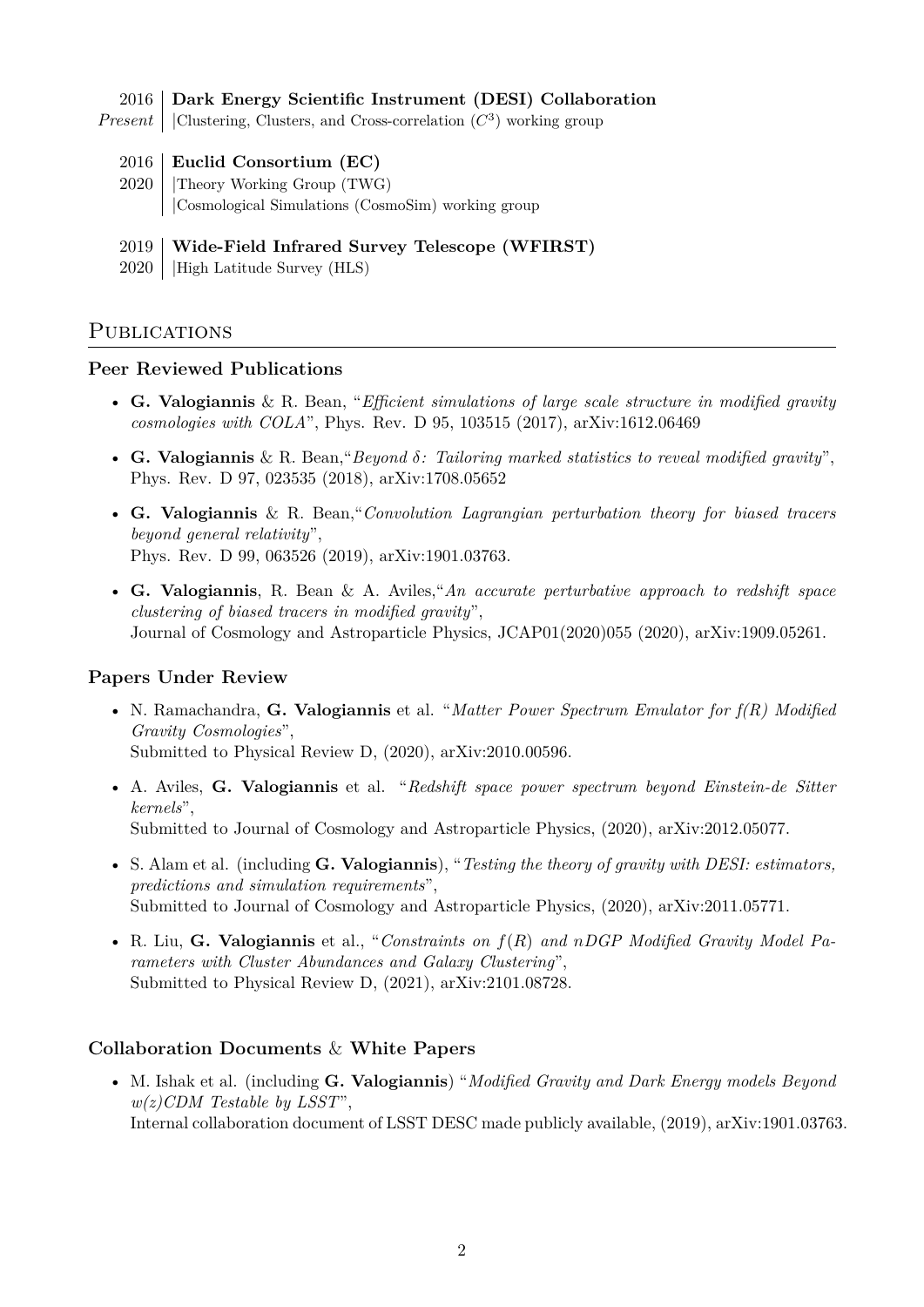### SCHOLARSHIPS AND AWARDS

| MARCH 2021    | Best PhD thesis Prize - Emilios Harlaftis                                      |
|---------------|--------------------------------------------------------------------------------|
|               | Awarded by the Hellenic Astronomical Society (Hel.A.S.)                        |
| OCTOBER 2019  | Best of Posters Award                                                          |
|               | Cosmic Controversies Conference, University of Chicago/KICP, IL, USA           |
| FEBRUARY 2017 | LSST Dark Energy Science Collaboration (DESC) Travel grant                     |
|               | DESC Collaboration meeting at SLAC National Accelerator Laboratory, CA         |
| JULY 2010     | Graduated $1^{st}$ in overall class in academic years 2009-2012                |
|               | (State Scholarship Foundation (I.K.Y.) Scholarship of Excellence Holder)       |
| Ост. 2009     | $1^{st}$ Winner Team competition                                               |
|               | $3^{rd}$ International Olympiad on Astronomy & Astrophysics, Tehran, Iran      |
| Ост. 2009     | Entered Physics Department $1^{st}$ in overall class                           |
|               | (State Scholarship Foundation (I.K.Y.) Scholarship of Excellence Holder)       |
| MAR. 2009     | $1^{st}$ Winner National Olympiad on Astronomy & Astrophysics,                 |
|               | Volos, Greece                                                                  |
| Aug. 2008     | Honorable mention $2^{nd}$ International Olympiad on Astronomy & Astrophysics, |
|               | Bandung, Indonesia                                                             |

### CONFERENCE PRESENTATIONS

### **Talks**

- (Invited) "*Matter power spectrum emulator for f*(*R*) *modified gravity cosmologies*", Dark Energy Science Collaboration Summer Virtual meeting, July 2020
- "*An accurate model for redshift space clustering of biased tracers in modified gravity theories*", Best of posters presentation, Cosmic Controversies Conference, October 2019, University of Chicago/KICP, IL, USA
- "*Modeling redshift-space distortions for biased tracers in modified gravity*", DESI Collaboration Meeting, July 2019, Lawerence Berkeley National Lab, Berkeley, CA, USA
- "*Convolution LPT for biased tracers in modified gravity*", LSST DESC Winter Meeting, March 2019, UC Berkeley, Berkeley, CA, USA
- "*Testing gravity with cosmology: efficient simulations and novel statistics*", Euclid Cosmological Simulations Meeting, October 2018, ICE, Barcelona, Spain
- "*Beyond δ: tailoring marked statistics to reveal modified gravity*", Statistical challenges for largescale structure in the era of LSST, April 2018, University of Oxford, UK
- "*Beyond δ: tailoring marked statistics to reveal modified gravity*", LSST DESC Winter Meeting, February 2018, SLAC, CA, USA
- "*Efficient simulations in modified gravity cosmologies with COLA*", Euclid Consortium Meeting, June 2017, University College London, UK

### **Posters**

• "*An accurate model for redshift space clustering of biased tracers in modified gravity theories*", Cosmic Controversies Conference, October 2019, University of Chicago/KICP, IL, USA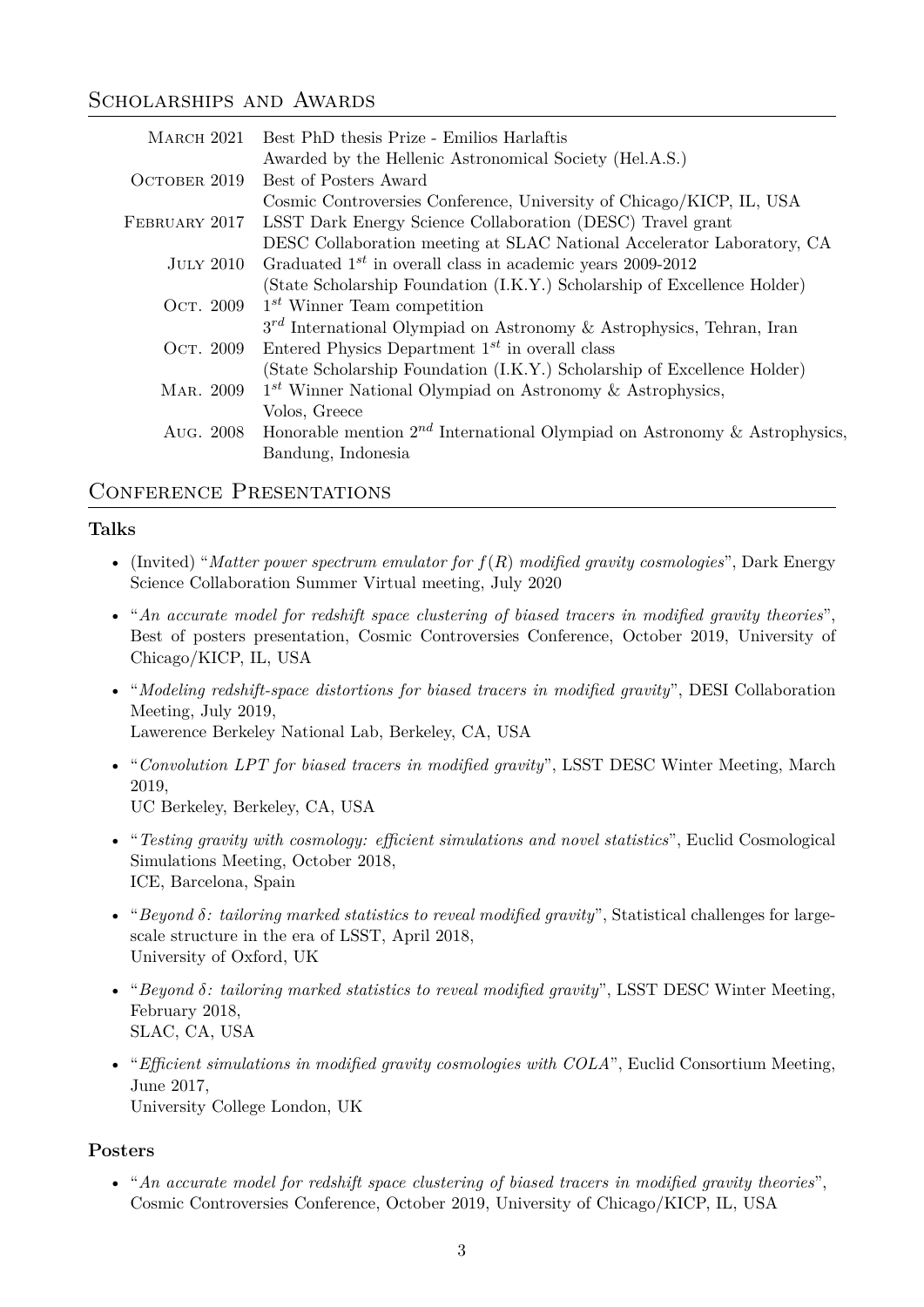- "*Beyond δ: tailoring marked statistics to reveal modified gravity*", COSMO 21 Conference, June 2018, Valencia, Spain
- "*Beyond δ: tailoring marked statistics to reveal modified gravity*", LSST DESC Winter Meeting, February 2018, SLAC, CA, USA
- "*Beyond δ: tailoring marked statistics to reveal modified gravity*", American Astronomical Society Winter Meeting, January 2018, Washington DC, USA

# Invited Colloquia & Seminars

- "*Testing gravity with cosmology: efficient simulations, novel statistics and analytical approaches*", Princeton University, November 2019, Princeton, NJ, USA
- "*Testing gravity with cosmology: efficient simulations, novel statistics and analytical approaches*", Carnegie Mellon University, October 2019, Pittsburgh, PA, USA
- "*Testing gravity with cosmology: efficient simulations, novel statistics and analytical approaches*", Argonne National Lab, October 2019, Chicago, IL, USA
- "*Testing gravity with cosmology: efficient simulations, novel statistics and analytical approaches*", Harvard Institute for Theory and Computation, September 2019, Cambridge, MA, USA
- "*Testing gravity with cosmology: efficient simulations, novel statistics and analytical approaches*", Berkeley Center for Cosmological Physics, September 2019, Berkeley, CA, USA
- "*Testing gravity with cosmology: efficient simulations and novel statistics*", Institute of Cosmology and Gravitation, April 2018, Portsmouth, UK
- "*Testing gravity with cosmology: efficient simulations and novel statistics*", University College London, April 2018, London, UK
- "*Testing gravity with cosmology: efficient simulations and novel statistics*", Durham University, April 2018, Durham, UK

### Teaching & Mentoring Experience

### **Teaching**

- Fall 2014 **Teaching Assistant,** Department of Astronomy, Cornell University, Ithaca, NY, USA. "Introduction to Astronomy 1101"
- Spring 2015 **Teaching Assistant,** Department of Astronomy, Cornell University, Ithaca, NY, USA.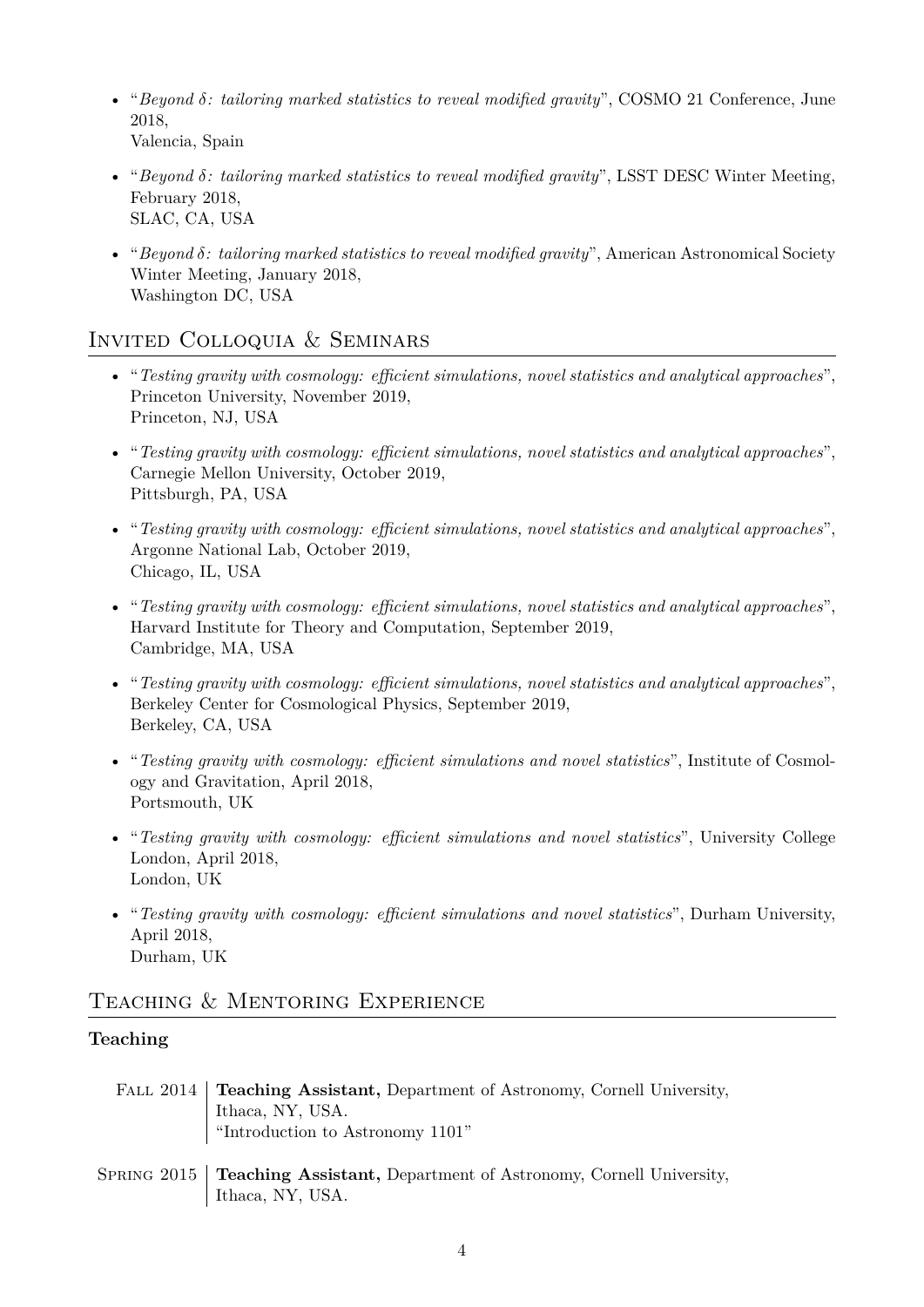"Introduction to Astronomy 1102" Fall 2016 **Teaching Assistant,** Department of Astronomy, Cornell University, Ithaca, NY, USA. "Introduction to Astronomy 1101" Spring 2017 **Guest Lecturer,** Department of Astronomy, Cornell University, Ithaca, NY, USA. "Introduction to Modern Cosmology", Astro 4433 June 2010- **Teaching Volunteer,** Volos, Greece June 2013 Greek Astronomy Association • Teaching and preparation of the national team of Astrophysics, for participation in International Olympiad on Astronomy and Astrophysics

(China 2010, Poland 2011, Brazil 2012, Greece 2013)

### **Grading**

| SPRING 2012   Grader at Aristotle University<br>"Introduction to Modern Astronomy"                           |
|--------------------------------------------------------------------------------------------------------------|
| JULY 2013   Academic Personnel, Volos, Greece<br>International Olympiad on Astronomy and Astrophysics (IOAA) |
| • Member of the Academic Committe in IOAA 2013 (Volunteer Jury)                                              |
| • Grading all parts of the exam and examining students on the observational part of the exam                 |

# **Mentoring**

|         | SPRING 2019   Undergraduate Thesis Supervisor, Department of Astronomy, Cornell University, |  |
|---------|---------------------------------------------------------------------------------------------|--|
| PRESENT | Ithaca, NY, USA.                                                                            |  |
|         | "Forecasting gravity constraints with DESI/CMB", Rayne Liu                                  |  |
|         |                                                                                             |  |
|         | SPRING 2017   Undergraduate Thesis Supervisor, Department of Astronomy, Cornell University, |  |
|         | Ithaca, NY, USA.                                                                            |  |
|         | "Marked Correlation Statistics for Modified Gravity", Avirukt Mittal                        |  |

# SERVICE & VOLUNTEERING

### **Reviewing Service**

• Monthly Notices of the Royal Astronomical Society

### **Volunteering Service**

- Volunteer in public outreach astronomy event for August 2017 solar eclipse, Fuertes Observatory, Cornell, Ithaca, NY, USA
- Volunteer for teaching and preparation of the Greek national team of Astrophysics, for partic-